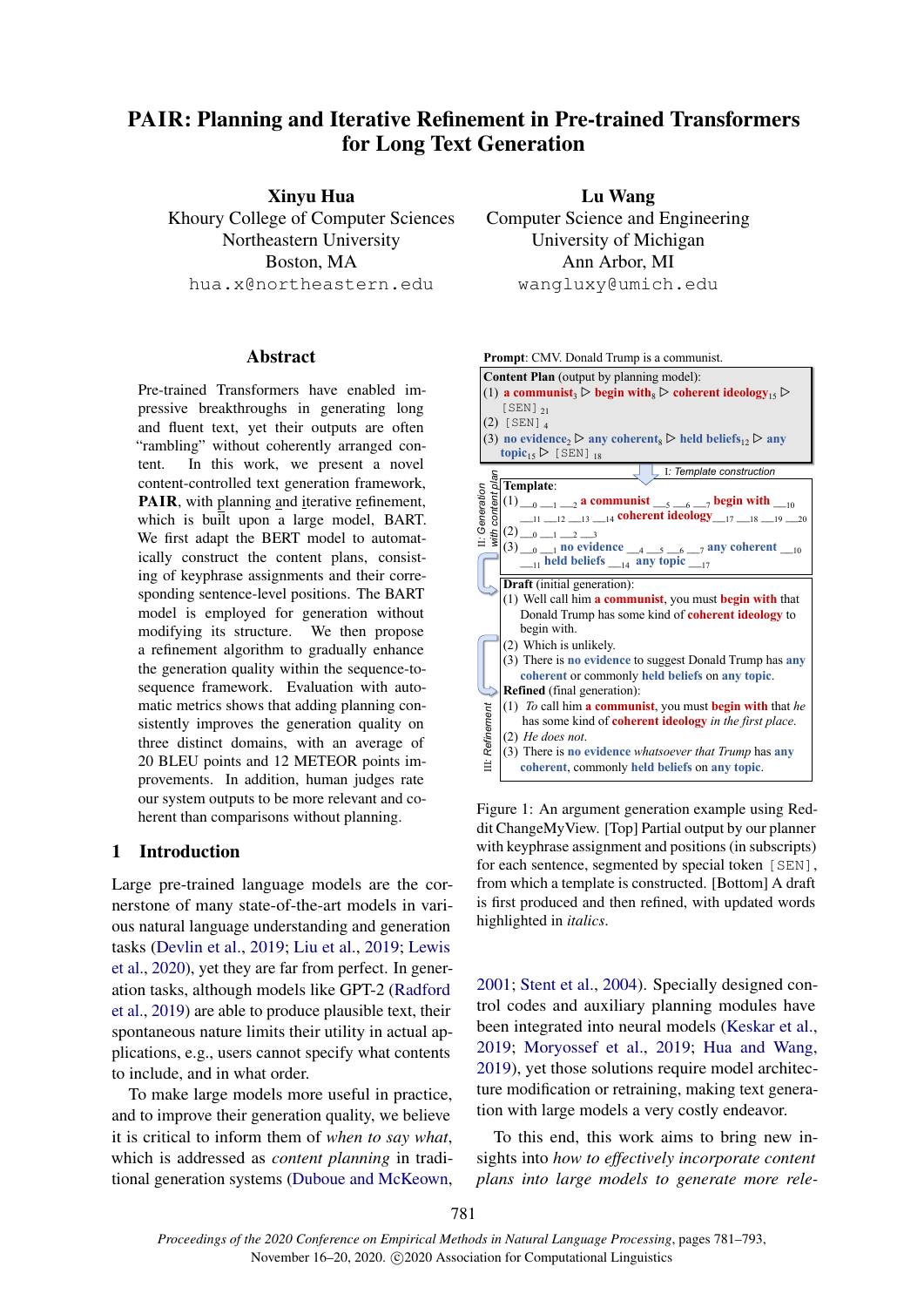*vant and coherent text*. We first study *a planning model trained from BERT* [\(Devlin et al.,](#page-9-0) [2019\)](#page-9-0) to produce the initial content plan, which assigns keyphrases to different sentences and predicts their positions. Next, we propose a *contentcontrolled text generation framework*, built upon the pre-trained sequence-to-sequence (seq2seq) Transformer model BART [\(Lewis et al.,](#page-10-1) [2020\)](#page-10-1). As shown in Figure [1,](#page-0-0) our generation model takes in a content plan consisting of *keyphrase assignments* and their corresponding *positions* for each sentence. The plan is encoded as a template, with [MASK] tokens added at positions where no content is specified. Our model then outputs a fluent and coherent multi-sentence text (draft) to reflect the plan. This is done by fine-tuning BART without modifying its architecture.

Furthermore, we present an *iterative refinement algorithm* to improve the generation in multiple passes, within the seq2seq framework. At each iteration, tokens with low generation confidence are replaced with [MASK] to compose a new template, from which a new output is produced. Unlike prior refinement algorithms that only permit editing in place, our solution offers more flexibility. Figure [1](#page-0-0) exemplifies the refinement outcome.

We call our system **PAIR** (Planning And Itera-tive Refinement).<sup>[1](#page-1-0)</sup> It is experimented on three distinct domains: counter-argument generation with Reddit ChangeMyView data, opinion article writ-ing with the New York Times (NYT) corpus<sup>[2](#page-1-1)</sup> [\(Sand](#page-11-2)[haus,](#page-11-2) [2008\)](#page-11-2), and news report production on NYT. Automatic evaluation with BLEU, ROUGE, and METEOR shows that, by informing the generation model with sentence-level content plans, our model significantly outperforms a BART model fine-tuned with the same set of keyphrases as input  $(\S 5.1)$  $(\S 5.1)$ . Human judges also rate our system outputs as more relevant and coherent (§ [5.2\)](#page-6-0). Additionally, our iterative refinement strategy consistently improves the generation quality according to both automatic scores and human evaluation. Finally, our model achieves better content control by reflecting the specified keyphrases in the content plan, whose outputs are preferred by human to another version with weaker control.

To summarize, our major contributions include:

• We propose a novel content planner built upon

BERT to facilitate long-form text generation.

• We present a novel template mask-and-fill method to incorporate content planning into generation models based on BART.

• We devise an iterative refinement algorithm that works within the seq2seq framework to flexibly improve the generation quality.

# 2 Related Work

Content Planning as a Generation Component. Despite the impressive progress made in many generation tasks, neural systems are known to produce low-quality content [\(Wiseman et al.,](#page-11-3) [2017;](#page-11-3) [Rohrbach et al.,](#page-11-4) [2018\)](#page-11-4), often with low relevance [\(Li](#page-10-5) [et al.,](#page-10-5) [2016\)](#page-10-5) and poor discourse structure [\(Zhao](#page-12-0) [et al.,](#page-12-0) [2017;](#page-12-0) [Xu et al.,](#page-11-5) [2020\)](#page-11-5). Consequently, planning modules are designed and added into neural systems to enhance content relevance [\(Wiseman](#page-11-6) [et al.,](#page-11-6) [2018;](#page-11-6) [Moryossef et al.,](#page-10-3) [2019;](#page-10-3) [Yao et al.,](#page-12-1) [2019;](#page-12-1) [Hua and Wang,](#page-10-4) [2019\)](#page-10-4). However, it is still an open question to include content plans in large models, given the additional and expensive model retraining required. This work innovates by adding content plans as masked templates and designing refinement strategy to further boost generation performance, without architectural change.

Controlled Text Generation. Our work is also in line with the study of controllability of neural text generation models. This includes manipulating the syntax (Dušek and Jurčíček, [2016;](#page-9-2) [Goyal and Dur](#page-9-3)[rett,](#page-9-3) [2020\)](#page-9-3) and semantics [\(Wen et al.,](#page-11-7) [2015;](#page-11-7) [Chen](#page-9-4) [et al.,](#page-9-4) [2019\)](#page-9-4) of the output. Specific applications encourage the model to cover a given topic [\(Wang](#page-11-8) [et al.,](#page-11-8) [2017;](#page-11-8) [See et al.,](#page-11-9) [2019\)](#page-11-9), mention specified entities [\(Fan et al.,](#page-9-5) [2018\)](#page-9-5), or display a certain attribute [\(Hu et al.,](#page-9-6) [2017;](#page-9-6) [Luo et al.,](#page-10-6) [2019;](#page-10-6) [Balakr](#page-8-0)[ishnan et al.,](#page-8-0) [2019\)](#page-8-0). However, most existing work relies on model engineering, limiting the generalizability to new domains and adaptability to large pre-trained Transformers. One exception is the Plug and Play model [\(Dathathri et al.,](#page-9-7) [2020\)](#page-9-7), which directly modifies the key and value states of GPT-2 [\(Radford et al.,](#page-11-0) [2019\)](#page-11-0). However, since the signal is derived from the whole generated text, it is too coarse to provide precise sentence-level content control. Here, we instead gain fine-grained controllability through keyphrase assignment and positioning per sentence, which can be adapted to any off-the-shelf pre-trained Transformer generators.

Iterative Refinement has been studied in machine translation [\(Lee et al.,](#page-10-7) [2018;](#page-10-7) [Freitag et al.,](#page-9-8) [2019;](#page-9-8)

<span id="page-1-0"></span><sup>&</sup>lt;sup>1</sup>Code and data are available at: [http://xinyuhua.](http://xinyuhua.github.io/Resources/emnlp20/) [github.io/Resources/emnlp20/](http://xinyuhua.github.io/Resources/emnlp20/)

<span id="page-1-1"></span><sup>2</sup>[https://catalog.ldc.upenn.edu/](https://catalog.ldc.upenn.edu/LDC2008T19) [LDC2008T19](https://catalog.ldc.upenn.edu/LDC2008T19)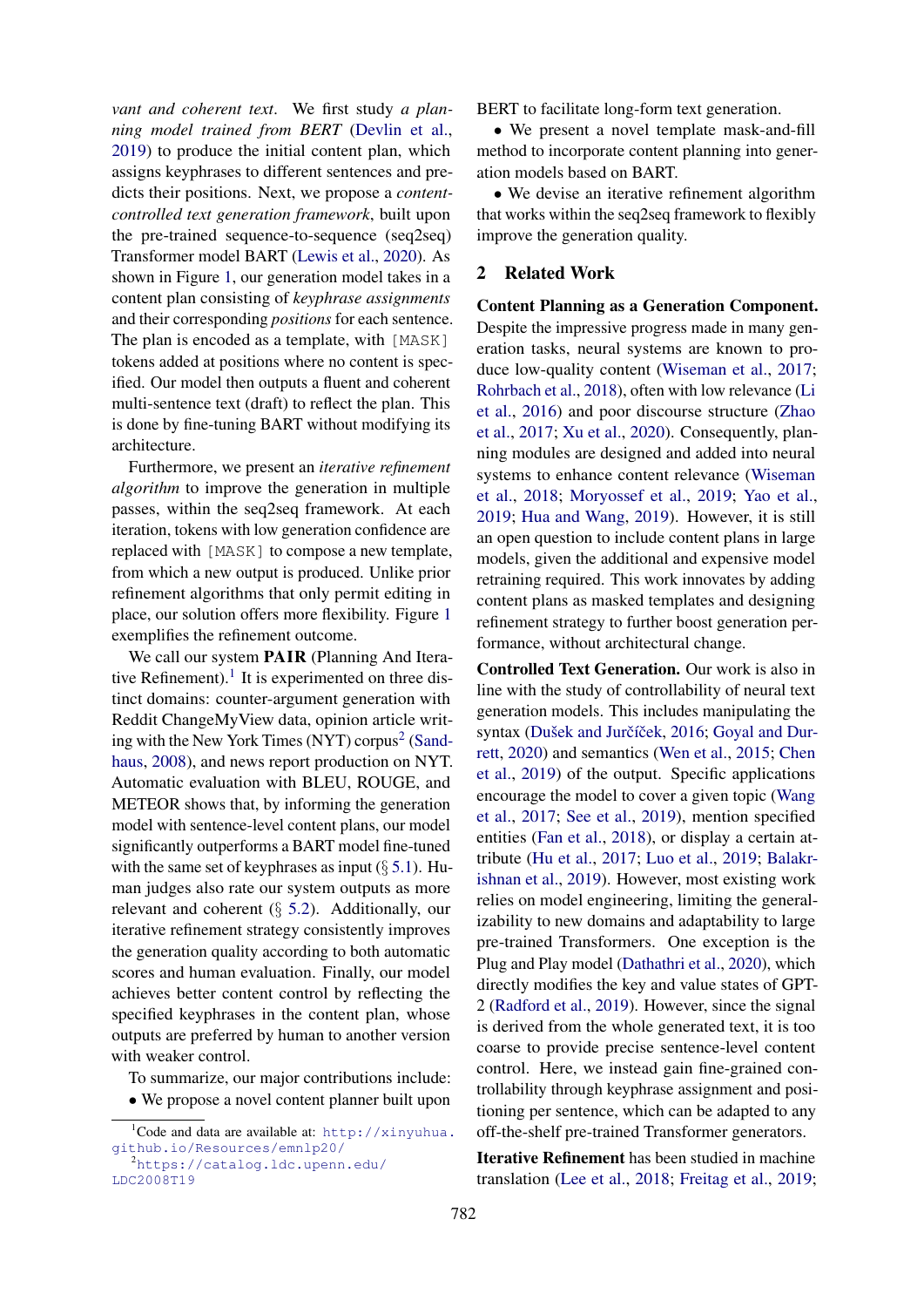[Mansimov et al.,](#page-10-8) [2019;](#page-10-8) [Kasai et al.,](#page-10-9) [2020\)](#page-10-9) to gradually improve translation quality. Refinement is also used with masked language models to improve fluency of non-autoregressive generation outputs [\(Ghazvininejad et al.,](#page-9-9) [2019;](#page-9-9) [Lawrence et al.,](#page-10-10) [2019\)](#page-10-10). Our work uses BART [\(Lewis et al.,](#page-10-1) [2020\)](#page-10-1), a state-of-the-art seq2seq model that offers better generalizability and stronger capacity for long text generation. Our proposed strategy substantially differs from prior solutions that rely on in-place word substitutions [\(Novak et al.,](#page-10-11) [2016;](#page-10-11) [Xia et al.,](#page-11-10) [2017;](#page-11-10) [Weston et al.,](#page-11-11) [2018\)](#page-11-11), as we leverage the seq2seq architecture to offer more flexible edits.

# 3 Content-controlled Text Generation with PAIR

Task Description. Our input consists of (1) a sentence-level prompt  $x$ , such as a news headline, or a proposition in an argument, and (2) a set of keyphrases  $m$  that are relevant to the prompt. The system aims to generate  $y$  that contains multiple sentences, as in a news report or an argument, by reflecting the keyphrases in a coherent way.

In this section, we first introduce content planning built upon BERT, that assigns keyphrases into sentences and predicts their positions  $(\S 3.1)$  $(\S 3.1)$ . Then we propose a seq2seq generation framework with BART fine-tuning that includes a given content plan derived from keyphrases  $m$  (§ [3.2\)](#page-3-0). Finally, § [3.3](#page-3-1) discusses improving generation quality by iteratively masking the less confident predictions and regenerating within our framework.

#### <span id="page-2-0"></span>3.1 Content Planning with BERT

Our content planner is trained from BERT to assign keyphrases to different sentences and predict their corresponding positions. As shown in Fig-ure [2,](#page-2-1) the concatenation of prompt  $x$  and unordered keyphrases  $m$  is encoded with bidirectional selfattentions. Keyphrase assignments are produced autoregressively as a sequence of tokens  $m' = \{w_i\},\$ with their positions in the sentence  $s = \{s_i\}$  predicted as a sequence tagging task.

We choose BERT because it has been shown to be effective at both language modeling and sequence tagging. Moreover, we leverage its segment embedding to distinguish the input and output sequences. Specifically, we reuse its pre-trained language model output layer for keyphrase assignment. We further design a separate keyphrase positioning layer to predict token position  $s_j$  as the relative

<span id="page-2-1"></span>

Figure 2: Content planning with BERT. We use bidirectional self-attentions for input encoding, and apply causal self-attentions for keyphrase assignment and position prediction. The input  $(x, m)$  and output keyphrase assignments  $(m')$  are distinguished by different segment embeddings.

distance from each sentence's beginning:

$$
p(s_j | \mathbf{w}_{\leq j}) = \text{softmax}(\mathbf{H}^L \mathbf{W}_s)
$$
 (1)

where  $H<sup>L</sup>$  is the last layer hidden states of the Transformer, and  $W_s$  are the newly added keyphrase positioning parameters learned during BERT fine-tuning. The range of allowed positions is from 0 to 127.

Noticeably, as our prediction is done autoregressively, attentions should only consider the generated tokens, but not the future tokens. However, BERT relies on bidirectional self-attentions to attend to both left and right. To resolve this discrepancy, we apply causal attention masks [\(Dong et al.,](#page-9-10) [2019\)](#page-9-10) over  $m'$  to disallow attending to the future (gray arrows in Figure [2\)](#page-2-1).

Training the Planner. We extract keyphrases and acquire their ground-truth positions from humanwritten references, and fine-tune BERT with crossentropy losses for both assignment and positioning, with a scaling factor 0.1 over the positioning loss.

Inference. A [BOK] token signals the beginning of keyphrase assignment generation. We employ a greedy decoding algorithm, and limit the output vocabulary to tokens in  $m$  and ensure each keyphrase is generated at most once. To allow sentence-level content planning, a special [SEN] token is generated to represent the sentence boundary, with its predicted position indicating the length. The planning process terminates when [EOS] is produced.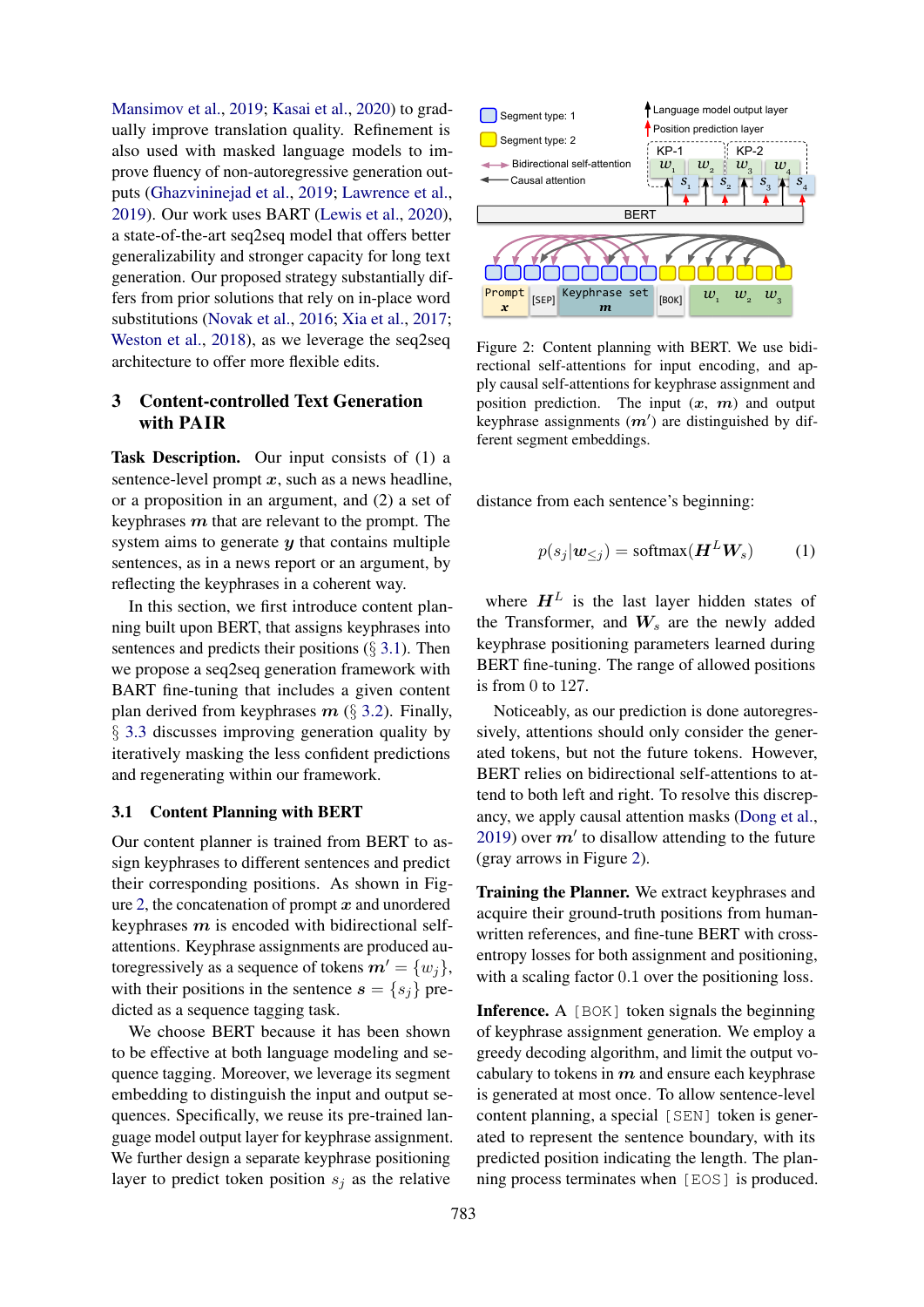<span id="page-3-2"></span>

Figure 3: Our content-controlled text generation framework, PAIR, which is built on BART. Decoding is executed iteratively. At each iteration, the encoder consumes the input prompt x, the keyphrase assignments  $m'$ , as well as a partially masked template ( $t^{(r-1)}$  for the r-th iteration, [M] for masks). The autoregressive decoder produces a complete sequence  $y^{(r)}$ , a subset of which is further masked, to serve as the next iteration's template  $t^{(r)}$ .

# <span id="page-3-0"></span>3.2 Adding Content Plan with a Template Mask-and-Fill Procedure

Given a content planning model, we invoke it to output keyphrase assignments to different sentences  $(m')$ , their corresponding positions  $s$ , along with each sentence's length (based on the prediction of [SEN]). We first employ a post-processing step to convert between different tokenizers, and correct erroneous position predictions that violate the assignment ordering or break the consecutivity of the phrase (Appendix [A\)](#page-12-2). We then convert the plan into a **template**  $t^{(0)}$  as follows: For each sentence, the assigned keyphrases are placed at their predicted positions, and empty slots are filled with [MASK] symbols. Figure [3](#page-3-2) illustrates the template construction process and our seq2seq generation model. In Appendix [B,](#page-12-3) we show statistics on the constructed templates.

The input prompt x, keyphrase assignments  $m'$ , and template  $t^{(0)}$  are concatenated as the input to the encoder. The decoder then generates an output  $y^{(1)}$  according to the model's estimation of  $p(\bm{y}^{(1)}|\bm{x},\bm{m}',\bm{t}^{(0)}).~\bm{y}^{(1)}$  is treated as a draft, to be further refined as described in the next section.

Our method is substantially different from prior work that uses constrained decoding to enforce words to appear at specific positions [\(Hokamp and](#page-9-11) [Liu,](#page-9-11) [2017;](#page-9-11) [Post and Vilar,](#page-11-12) [2018;](#page-11-12) [Hu et al.,](#page-9-12) [2019\)](#page-9-12), which is highly biased by the surrounding few words and suffers from disfluency. Since BART is trained to denoise the masked input with contextual understanding, it naturally benefits our method.

Decoding. We employ the nucleus sampling strategy [\(Holtzman et al.,](#page-9-13) [2019\)](#page-9-13), which is shown to yield superior output quality in long text generation. In addition to the standard top- $k$  sampling from tokens with the highest probabilities, nucleus sampling further limits possible choices based on a cumulative probability threshold (set to 0.9 in all experiments below). We also require the *keyphrases to be generated at or nearby their predicted positions*. Concretely, for positions that match any keyphrase token, we force the decoder to copy the keyphrase unless it has already been generated in the previous five tokens. We sample three times to choose the one with the lowest perplexity, as estimated by GPT-2<sub>base</sub> [\(Radford et al.,](#page-11-0) [2019\)](#page-11-0).

## <span id="page-3-1"></span>3.3 Iterative Refinement

Outputs generated in a single pass may suffer from incorrectness and incoherence (see Figure [1\)](#page-0-0), therefore we propose an iterative refinement procedure to improve the quality. In each pass, tokens with low generation confidence are masked (Algorithm [1\)](#page-4-0). This is inspired by iterative decoding designed for inference acceleration in *non-autoregressive* generation [\(Lee et al.,](#page-10-7) [2018;](#page-10-7) [Lawrence et al.,](#page-10-10) [2019\)](#page-10-10), though their refinement mostly focuses on word substitution and lacks the flexibility for other operations. Moreover, our goal is to improve fluency while ensuring the generation of given keyphrases.

At each iteration, the  $n$  least confident tokens are replaced with [MASK]. Similar as the maskpredict algorithm [\(Ghazvininejad et al.,](#page-9-9) [2019\)](#page-9-9), we gradually reduce the number of masks. In our experiments, each sample is refined for 5 iterations, with *n* decaying linearly from 80% of  $|\mathbf{y}^{(r)}|$  to 0.

Training the Generator. Our training scheme is similar to masked language model pre-training. Given the training corpus  $D = \{(\boldsymbol{x}_i, \boldsymbol{m}'_i, \boldsymbol{y}_i)\}\,$ , we consider two approaches that add noise to the target  $y_i$  by randomly masking a subset of (1) any tokens, or (2) tokens that are not within the span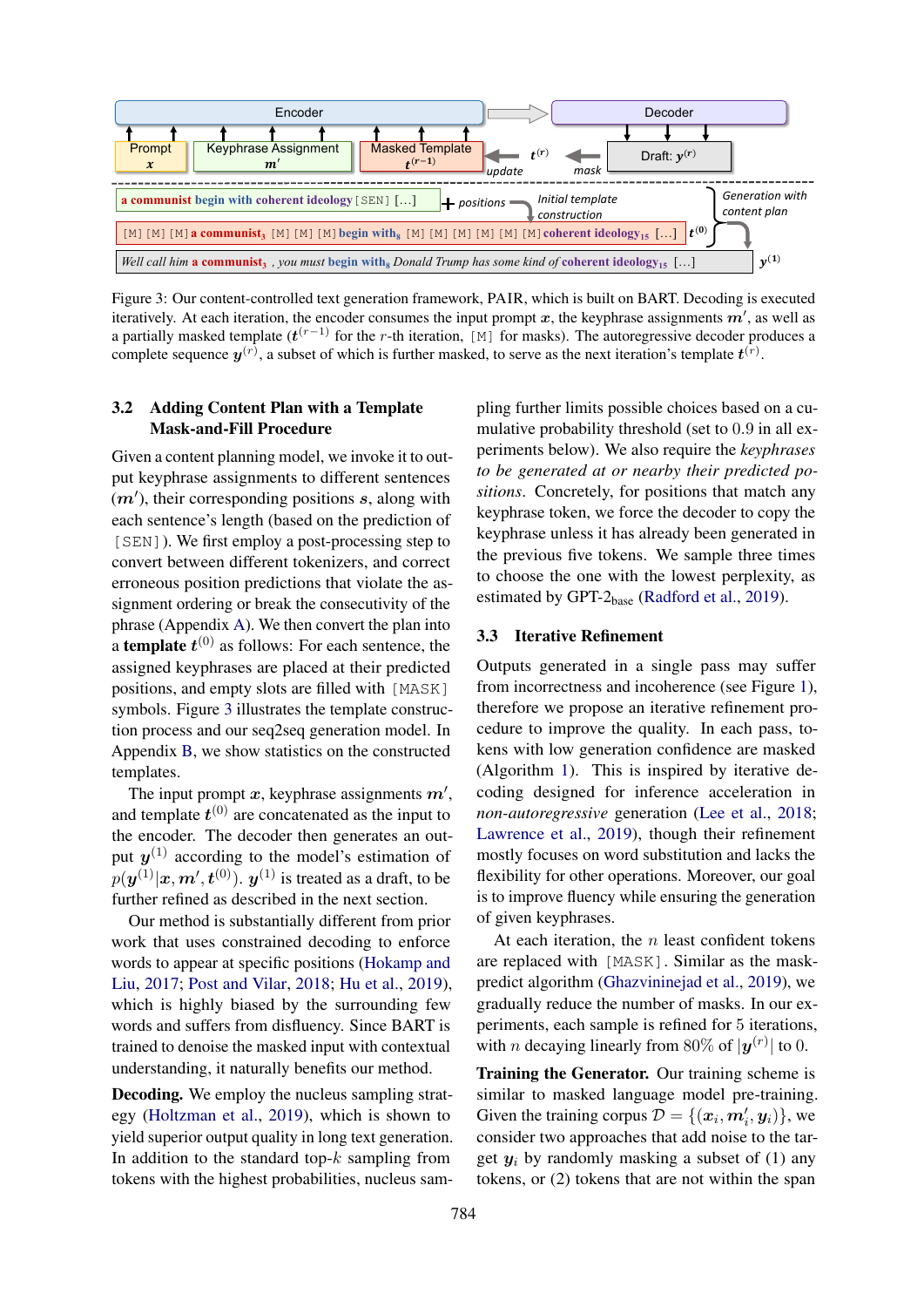Algorithm 1: Iteratively refinement via template mask-and-fill. The sample with the lowest perplexity (thus with better fluency) is selected for each iteration.

**Data:** prompt x, keyphrase assignments  $m'$ , keyphrase positions  $s$ ,  $R$  refinement iterations,  $\rho$  nucleus sampling runs **Result:** final output  $y^{(R)}$ Construct template  $t^{(0)}$  based on  $m'$  and  $s$  ; for  $r = 1$  to R do Run encoder over  $\boldsymbol{x} \oplus \boldsymbol{m}' \oplus \boldsymbol{t}^{(r-1)}$  ;  $\mathcal{Y} \leftarrow \varnothing$ ; for  $i = 1$  to  $\rho$  do Run nucleus sampling to generate  $y_i$ with keyphrase position enforcement; Append  $y_i$  to  $\mathcal{Y};$  $\boldsymbol{y}^{(r)} \leftarrow \mathop{\mathrm{argmin}}_{\boldsymbol{y}_i \in \mathcal{Y}}$  GPT2-PPL $(\boldsymbol{y}_i);$  $n \leftarrow |\boldsymbol{y}^{(r)}| \times (1 - r/R);$ Mask  $n$  tokens with the lowest probabilities to create new template  $\boldsymbol{t}^{(r)};$ 

<span id="page-4-0"></span>of any keyphrase. The latter is better aligned with our decoding objective, since keyphrases are never masked. We concatenate  $x_i, m'_i$ , and the corrupted target  $\widetilde{y}_i$  as input, and fine-tine BART to reconstruct the original  $y_i$  with a cross-entropy loss.

#### 4 Experiment Setups

#### 4.1 Tasks and Datasets

We evaluate our generation and planning models on datasets from three distinct domains for multiparagraph-level text generation: (1) argument generation (ARGGEN) [\(Hua et al.,](#page-9-14) [2019\)](#page-9-14), to produce a counter-argument to refute a given proposition; (2) writing opinionated articles (OPINION), e.g., editorials and op-eds, to show idea exchange on a given subject; and (3) composing news reports (NEWS) to describe events. The three domains are selected with diverse levels of subjectivity and various communicative goals (persuading vs. informing), with statistics shown in Table [1.](#page-4-1)

Task 1: Argument Generation. We first evaluate our models on persuasive argument generation, based on a dataset collected from Reddit r/ChangeMyView (CMV) in our prior work [\(Hua et al.,](#page-9-14) [2019\)](#page-9-14). This dataset contains pairs of original post (OP) statement on a contro-

<span id="page-4-1"></span>

| # Sample   Prompt    Target  # KP KP Cov. |                  |            |
|-------------------------------------------|------------------|------------|
| ARGGEN 56,504 19.4                        | 116.6 20.6 30.5% |            |
| <b>OPINION 104.610 6.1</b>                | 205.6            | 19.0 26.0% |
| NEWS 239.959 7.0                          | 282.7            | 30.3 32.6% |

Table 1: Statistics of the three datasets. We report average lengths of the prompt and the target generation, number of unique keyphrases (# KP) used in the input, and the percentage of content words in target covered by the keyphrases (KP Cov.).

versial issue about politics and filtered high-quality counter-arguments, covering 14, 833 threads from 2013 to 2018. We use the OP title, which contains a proposition (e.g. *the minimum wage should be abolished*), to form the input prompt  $x$ . In our prior work, only the first paragraphs of high-quality counter-arguments are used for generation. Here we consider generating the full post, which is significantly longer. Keyphrases are identified as noun phrases and verb phrases that contain at least one topic signature word [\(Lin and Hovy,](#page-10-12) [2000\)](#page-10-12), which is determined by a log-likelihood ratio test that indicates word salience. Following our prior work, we expand the set of topic signatures with their synonyms, hyponyms, hypernyms, and antonyms according to WordNet [\(Miller,](#page-10-13) [1994\)](#page-10-13). The keyphrases longer than 10 tokens are further discarded.

Task 2: Opinion Article Generation. We collect opinion articles from the New York Times (NYT) corpus [\(Sandhaus,](#page-11-2) [2008\)](#page-11-2). An article is selected if its taxonomies label has a prefix of *Top/Opinion*. We eliminate articles with an empty headline or less than three sentences. Keyphrases are extracted in a similar manner as done in argument generation. Samples without any keyphrase are removed. The article headline is treated as the input, and our target is to construct the full article. Table [1](#page-4-1) shows that opinion samples have shorter input than arguments, and the keyphrase set also covers fewer content words in the target outputs, requiring the model to generalize well to capture the unseen tokens.

Task 3: News Report Generation. Similarly, we collect and process news reports from NYT, filtering by taxonomy labels starting with "*Top/News*", removing articles that have no content word overlap with the headline, and ones with material-types labeled as one of "*statistics*", "*list*", "*correction*", "*biography*", or "*review*." News reports describe events and facts, and in this domain we aim to study and emphasize the impor-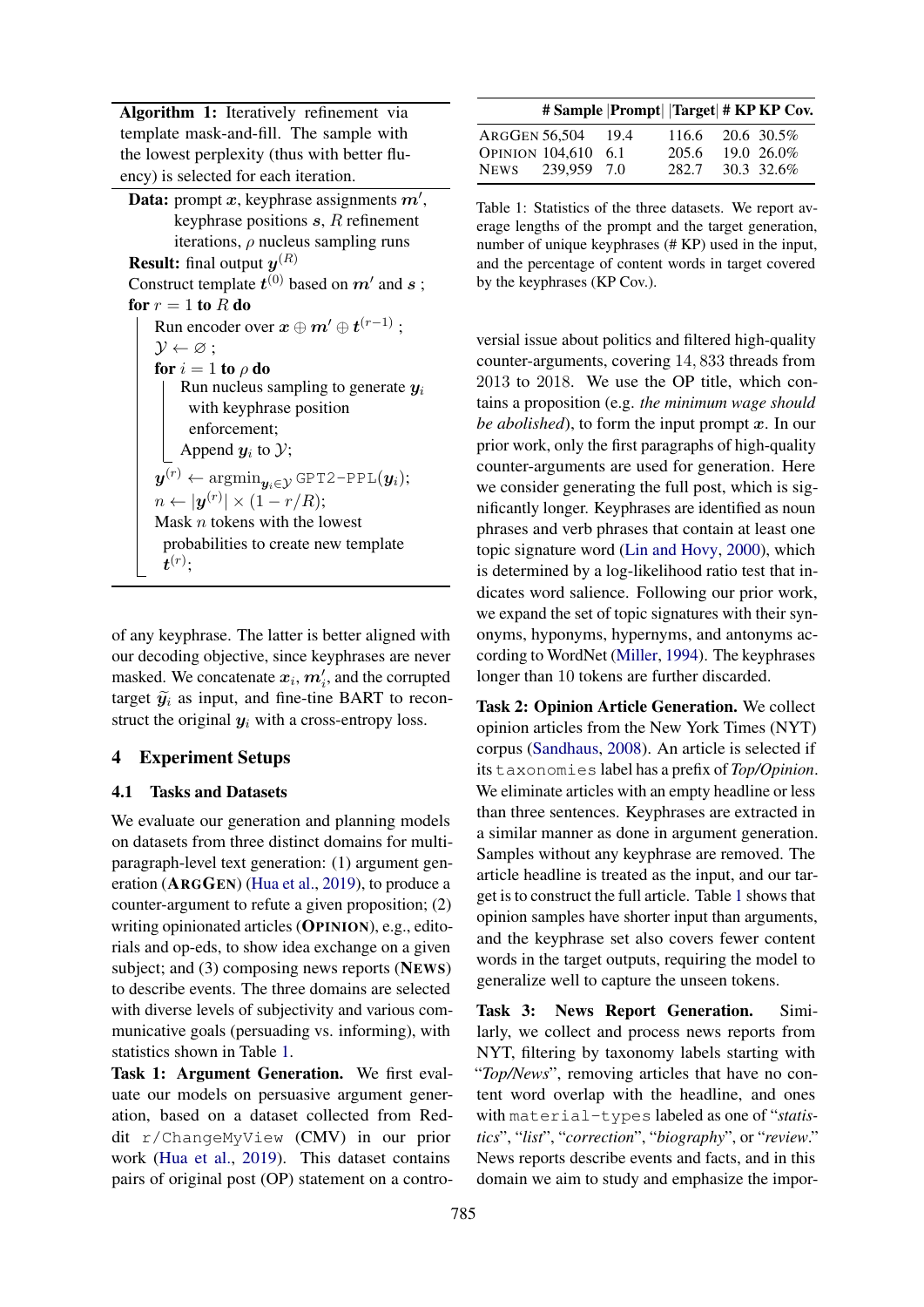<span id="page-5-1"></span>

|                                                         | ARGGEN                      |  |               | <b>OPINION</b> |                                                |  | <b>NEWS</b>           |  |                       |  |                               |  |
|---------------------------------------------------------|-----------------------------|--|---------------|----------------|------------------------------------------------|--|-----------------------|--|-----------------------|--|-------------------------------|--|
|                                                         | $B-4$                       |  |               |                | R-L MTR Len. B-4 R-L MTR Len. B-4 R-L MTR Len. |  |                       |  |                       |  |                               |  |
| SEO2SEO                                                 | 0.76                        |  | 13.80 9.36 97 |                |                                                |  | 1.42 15.97 10.97 156  |  | 1.11 15.60 10.10 242  |  |                               |  |
| KPSEQ2SEQ 6.78 19.43 15.98 97                           |                             |  |               |                | 11.38 22.75 18.38 164                          |  |                       |  | 11.61 21.05 18.61 286 |  |                               |  |
| $\overline{PA} \overline{I} \overline{R}_{light}$       | $26.38$ 47.97 $31.64$ $119$ |  |               |                | 16.27 33.30 24.32 210                          |  |                       |  |                       |  | $28.03$ $43.39$ $27.70$ $272$ |  |
| PAIR <sub>light</sub> w/o refine 25.17 46.84 31.31 120  |                             |  |               |                | 15.45 32.35 24.11 214                          |  |                       |  |                       |  | 27.32 43.08 27.35 278         |  |
| PAIR <sub>full</sub> 36.09 56.86 33.30 102              |                             |  |               |                |                                                |  | 23.12 40.53 24.73 167 |  |                       |  | 34.37 51.10 29.50 259         |  |
| PAIR <sub>full</sub> w/o refine $34.09$ 55.42 32.74 101 |                             |  |               |                | 22.17 39.71 24.65 169                          |  |                       |  |                       |  | 33.48 50.27 29.26 260         |  |

Table 2: Key results on argument generation, opinion article writing, and news report generation. BLEU-4 (B-4), ROUGE-L (R-L), METEOR (MTR), and average output lengths are reported (for references, the lengths are 100, 166, and 250, respectively). PAIRlight, using keyphrase assignments only, consistently outperforms baselines; adding keyphrase positions,  $\text{PAIR}_{\text{full}}$  further boosts scores. Improvements by our models over baselines are all significant ( $p < 0.0001$ , approximate randomization test). Iterative refinement helps on both setups.

tance of faithfully reflecting content plans during generation and refinement.

Data Split and Preprocessing. For argument generation, we split the data into 75%, 12.5%, and 12.5% for training, validation, and test sets. To avoid test set contamination, the split is conducted on thread level. For opinion and news generation, we reserve the most recent 5k articles for testing, another 5k for validation, and the rest (23k for news and 10k for opinion) are used for training. We apply the BPE tokenization [\(Sennrich et al.,](#page-11-13) [2016\)](#page-11-13) for the generation model as BART does, and use WordPiece [\(Wu et al.,](#page-11-14) [2016\)](#page-11-14) for BERT-based planner. To fit the data into our GPUs, we truncate the target size to 140 tokens for argument, sizes of 243 and 335 are applied for opinion and news, for both training and inference.

#### 4.2 Implementation Details

Our code is written in PyTorch [\(Paszke et al.,](#page-10-14) [2019\)](#page-10-14). For fine-tuning, we adopt the standard linear warmup and inverse square root decaying scheme for learning rates, with a maximum value of  $5 \times 10^{-5}$ . Adam [\(Kingma and Ba,](#page-10-15) [2014\)](#page-10-15) is used as the optimizer, with a batch size of 10 for refinement and 20 for content planning, and a maximum gradient clipped at 1.0. All hyperparameters are tuned on validation set, with early stopping used to avoid overfitting. More details are in Appendix [A.](#page-12-2)

## 4.3 Baselines and Comparisons

We consider two baselines, both are fine-tuned from BART as in our models: (1) SEQ2SEQ directly generates the target from the prompt; (2) KPSEQ2SEQ encodes the concatenation of the prompt and the *unordered* keyphrase set. To study if using only sentence-level keyphrase assignments

helps, we include a model variant  $(PAIR<sub>light</sub>)$  by removing keyphrase position information (s) from the input of our generator and using an initial template with all [MASK] symbols. Our model with full plans is denoted as  $\text{PAIR}_{full}$ . We first report generation results using *ground-truth content plans* constructed from human-written text, and also show the end-to-end results with *predicted content plans* by our planner.

## 5 Results

#### <span id="page-5-0"></span>5.1 Automatic Evaluation

We report scores with BLEU [\(Papineni et al.,](#page-10-16) [2002\)](#page-10-16), which is based on n-gram precision (up to 4-grams); ROUGE-L [\(Lin,](#page-10-17) [2004\)](#page-10-17), measuring recall of the longest common subsequences; and METEOR [\(Lavie and Agarwal,](#page-10-18) [2007\)](#page-10-18), which accounts for paraphrase. For our models PAIRfull and PAIR<sub>light</sub>, we evaluate both the first draft and the final output after refinement. Table [2](#page-5-1) lists the results when ground-truth content plans are applied.

First, *our content-controlled generation model with planning consistently outperforms comparisons and other model variants on all datasets*, with or without iterative refinement. Among our model variants, PAIR<sub>full</sub> that has access to full content plans obtains significantly better scores than PAIR<sub>light</sub> that only includes keyphrase assignments but not their positions. Lengths of PAIRfull's outputs are also closer to those of human references. Both imply the benefit of keyphrase positioning.

Table [2](#page-5-1) also shows that *the iterative refinement strategy can steadily boost performance* on both of our setups. By inspecting the performance of refinement in different iterations (Figure [4\)](#page-6-1), we observe that both BLEU and ROUGE-L scores gradually increase while perplexity lowers as the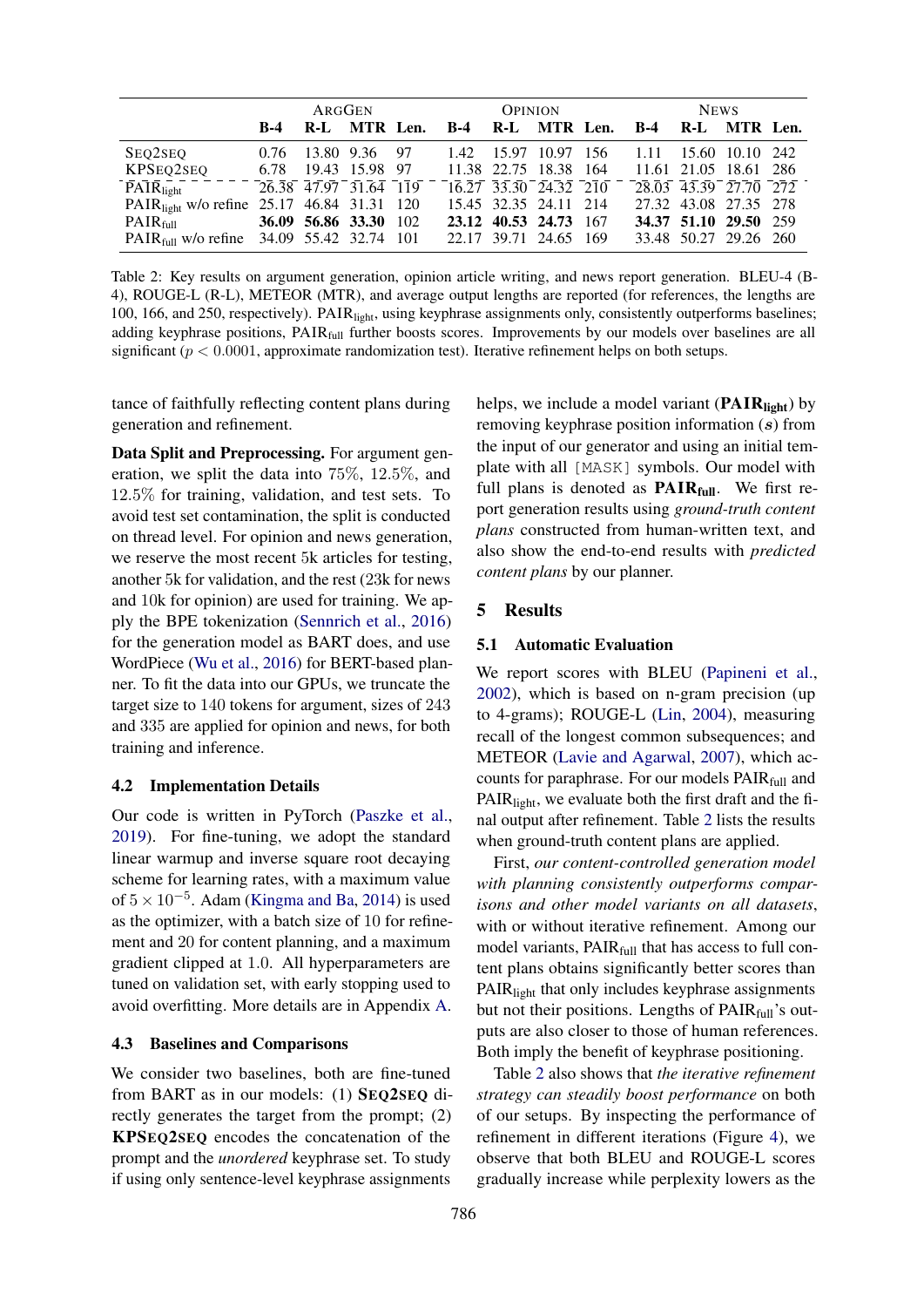<span id="page-6-1"></span>

Figure 4: Results on iterative refinement with five iterations. Both BLEU and ROUGE-L scores steadily increase, with perplexity lowers in later iterations.

<span id="page-6-2"></span>

Figure 5: End-to-end generation results with automatically predicted content plans. Our models outperform KPSEQ2SEQ in both metrics, except for BLEU-4 on opinion articles where results are comparable.

refinement progresses. This indicates that iterative post-editing improves both content and fluency.

787 1 2 3 4 5 Results with Predicted Content Plans. We further report results by using content plans predicted by our BERT-based planner. Figure [5](#page-6-2) compares PAIR<sub>full</sub> and PAIR<sub>light</sub> with KPSEQ2SEQ. Our models yield better METEOR scores on all three domains. That said, the improvement from predicted plans is not as pronounced as that from ground-truth plans. Upon inspection, we find that our planner often falls short of accurately positioning the given keyphrases, leading to degraded generation performance. This points to a potential direction for future work where better positioning model should be developed.

#### <span id="page-6-0"></span>5.2 Human Evaluation

We hire four proficient English speakers<sup>[3](#page-6-3)</sup> to rate three aspects of the generated arguments on a scale of 1 (worst) to 5 (best): **fluency**, **coherence**—if the information organization is natural and logical, and relevance—if the topic is related to the prompt and whether the stance is correct. 50 samples are randomly selected, with system outputs by KPSEQ2SEQ, PAIR<sub>full</sub> and PAIR<sub>light</sub> shown to human judges in random order. The evaluation

<span id="page-6-4"></span>

| ARGGEN               |      | <b>Fluency Coherence Relevance</b> |         |
|----------------------|------|------------------------------------|---------|
| KPSEQ2SEQ 4.63       |      | 3.28                               | 2.79    |
| PAIRlight            | 4.75 | $3.97*$                            | $3.85*$ |
| PAIR <sub>full</sub> | 4.46 | $3.76*$                            | $3.79*$ |

Table 3: Human evaluation for argument generation on fluency, coherence, and relevance, with 5 as the best. The Krippendorff's  $\alpha$  are 0.28, 0.30, and 0.37, respectively. Our model outputs are significantly more coherent and relevant than KPSEQ2SEQ (\*:  $p < 0.0001$ ), with comparable fluency.

<span id="page-6-5"></span>Prompt (News): *4 Arrested in Theft of Baby Jesus Figurines*

PAIR<sub>full</sub>: Four New Jersey teenagers arrested yesterday were accused of stealing more than 25 plastic baby Jesus figurines from a church before they burn in a bonfire, the police said. The police in Sayreville, N.J., arrested Michael Payne, 18, and T.J. Jones, 18, of Union City; Nicholas M. Hess, 18, of Matawan; and Jason L. O'Neill, 18, of Port New York, N.J., and charged them with burglary. Their vandals removed more than 100 figurines of Jesus from a cemetery outside St. Stanislaus Kostka Church in Sayreville, the police said. Detectives said the four had taken their flashlights to the cemetery and jotted down the license plates of several cars in the vicinity  $[\dots]$ 

Prompt (Opinion): *Drowning in a Sea of College Debt*

**PAIR** $_{full}$ : Once again, the appalling problem of *increasing* debt in financing higher education that has taken place is more intolerable, particularly because of the arrogance of our colleges and universities. The burden of **saddling college** students with debt in the middle of their **teenage years**, when they were in debt, is essential for **a good education**. Our educational system is designed to allow kids to develop the skills necessary, but it does not create optimal conditions for mature students who know they will not be able [. . . ]

Table 4: Sample outputs in the news and opinion domain. Keyphrases assigned to different sentences are in boldface and color-coded.

guideline is in the supplementary material.

Table [3](#page-6-4) shows that both of our models are rated with better coherence and relevance than KPSEQ2SEQ which uses the same but unordered keyphrases as input. Interestingly, outputs by PAIR<sub>light</sub> are regarded as more fluent and coherent, though the difference is not significant. However, discourse analysis in § [6](#page-7-0) reveals that clauses produced by PAIR<sub>light</sub> are more locally related, compared to  $\text{PAIR}_{\text{full}}$ , which can be perceived as easier to read. In addition to the sample argument in Fig-ure [1,](#page-0-0) Table [4](#page-6-5) shows  $\text{PAIR}_{\text{full}}$ 's output in the news and opinion domains. More samples by different systems are in the supplementary material.

Effect of Refinement and Keyphrase Enforce-

<span id="page-6-3"></span><sup>&</sup>lt;sup>3</sup>They are all US-based college students. Each of them is paid \$15 hourly for the task.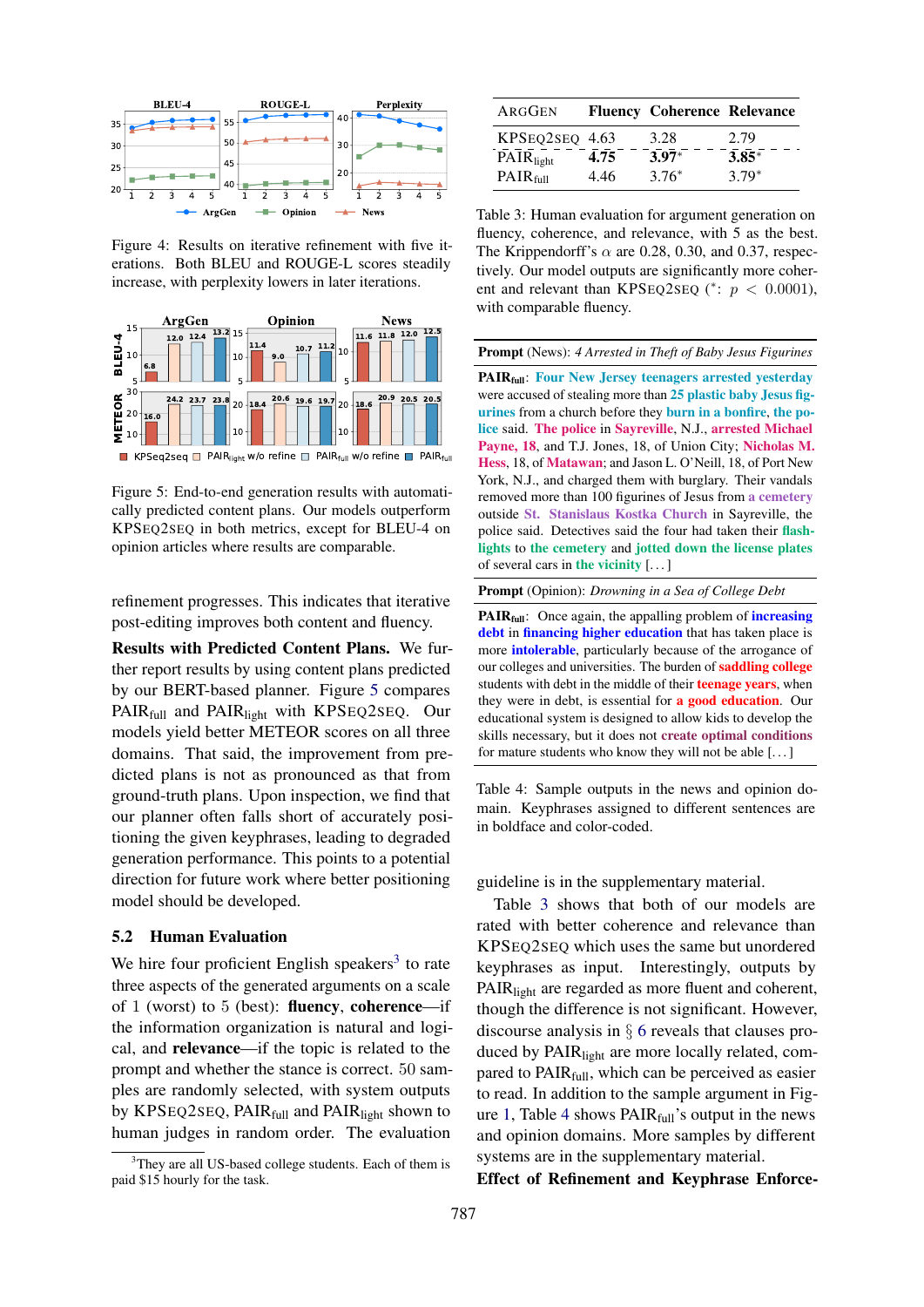ment. We further ask *whether human judges prefer the refined text* and *whether enforcing keyphrases to be generated yields noticeable content improvement*. In a second study, we present the same 50 prompts from the previous evaluation on argument generation, and an additional 50 samples for opinion article writing to the same group of human judge. For each sample, PAIR<sub>full</sub>'s outputs with and without refinement are shown in random order. Judges indicate their preference based on the overall quality. The same procedure is conducted to compare with a version where we do not enforce keyphrases to be copied at their predicted positions during decoding. Table [5](#page-7-1) demonstrates that the refined text is preferred in more than half of the cases, for both domains. Enforcing keyphrase generation based on their positions is also more favorable than not enforcing such constraint.

<span id="page-7-1"></span>

|                  |                                  | $\text{PAIR}_{\text{full}}$ w/o refine $\text{PAIR}_{\text{full}}$ w/o enforce |
|------------------|----------------------------------|--------------------------------------------------------------------------------|
|                  | ARGGEN 52.7% 33.3%   45.3% 40.0% |                                                                                |
| OPINION $52.7\%$ | $30.7\%$ 50.0%                   | 29.3%                                                                          |

Table 5: Percentages of samples preferred by human judges before and after refinement [Left]; with and without enforcing keyphrases to appear at the predicted positions [Right]. Ties are omitted.

What is updated during iterative refinement? Since refinement yields better text, we compare generations before and after the refinement. First, we find that masks are regularly put on "functional" words and phrases. For example, stopwords and punctuation along with their bigrams are often swapped out, with new words filled in to improve fluency. Moreover, about 85% of the refinement operations result in new content being generated. This includes changing prepositions and paraphrasing, e.g., replacing "*a research fellow*" with "*a graduate student*." On both news and opinion domains, numerical and temporal expressions are often incorrectly substituted, suggesting that better fact control needs to be designed to maintain factuality.

# <span id="page-7-0"></span>6 Further Discussions on Discourse

Prior work's evaluation mainly focuses on fluency and content relevance, and largely ignores the discourse structure exposed by the generated text. However, unnatural discourse and lack of focus are indeed perceived as major problems of longform neural generations, as identified by human ex-

<span id="page-7-3"></span>

Figure 6: Distributions of RST tree depth.  $\text{PAIR}_{\text{full}}$  better resembles the patterns in human-written texts.

perts.<sup>[4](#page-7-2)</sup> Here, we aim to investigate whether contentcontrolled generation with ground-truth content plans resembles human-written text by studying discourse phenomena.

Are PAIR generations similar to humanwritten text in discourse structure? We utilize DPLP [\(Ji and Eisenstein,](#page-10-19) [2014\)](#page-10-19), an off-theshelf Rhetorical Structure Theory (RST) discourse parser. DPLP converts a given text into a binary tree, with elementary discourse units (EDUs, usually clauses) as nucleus and satellite nodes. For instance, a relation NS-elaboration indicates the second node as a satellite (S) elaborating on the first nucleus (N) node. DPLP achieves F1 scores of 81.6 for EDU detection and 71.0 for relation prediction on news articles from the annotated RST Discourse Treebank [\(Carlson et al.,](#page-9-15) [2001\)](#page-9-15). We run this trained model on our data for both human references and model generations.

First, we analyze the *depth of RST parse trees*, which exhibits whether the text is more locally or globally connected. For all trees, we truncate at a maximum number of EDUs based on the 90 percentile of EDU count for human references. Distributions of tree depth are displayed in Figure [6.](#page-7-3) As can be seen, generations by  $\text{PAIR}_{full}$  show similar patterns to human-written arguments and articles. We also find that trees by PAIR<sub>light</sub> tend to have a more "linear" structure, highlighting the dominance of local relations between adjacent EDUs, compared with PAIR<sub>full</sub> which uses knowledge of keyphrases positions. This implies that content positioning helps with structure at a more global level. We further look into the *ratios of* NS, NN, SN re*lations*, and observe that most model outputs have similar trends as human-written texts, except for KPSEQ2SEQ which has more SN relations, e.g., it produces twice as many SNs than others on arguments.

<span id="page-7-2"></span><sup>4</sup> [https://www.economist.com/open-future/2019/10/01/](https://www.economist.com/open-future/2019/10/01/how-to-respond-to-climate-change-if-you-are-an-algorithm) [how-to-respond-to-climate-change-if-you-are-an-algorithm](https://www.economist.com/open-future/2019/10/01/how-to-respond-to-climate-change-if-you-are-an-algorithm)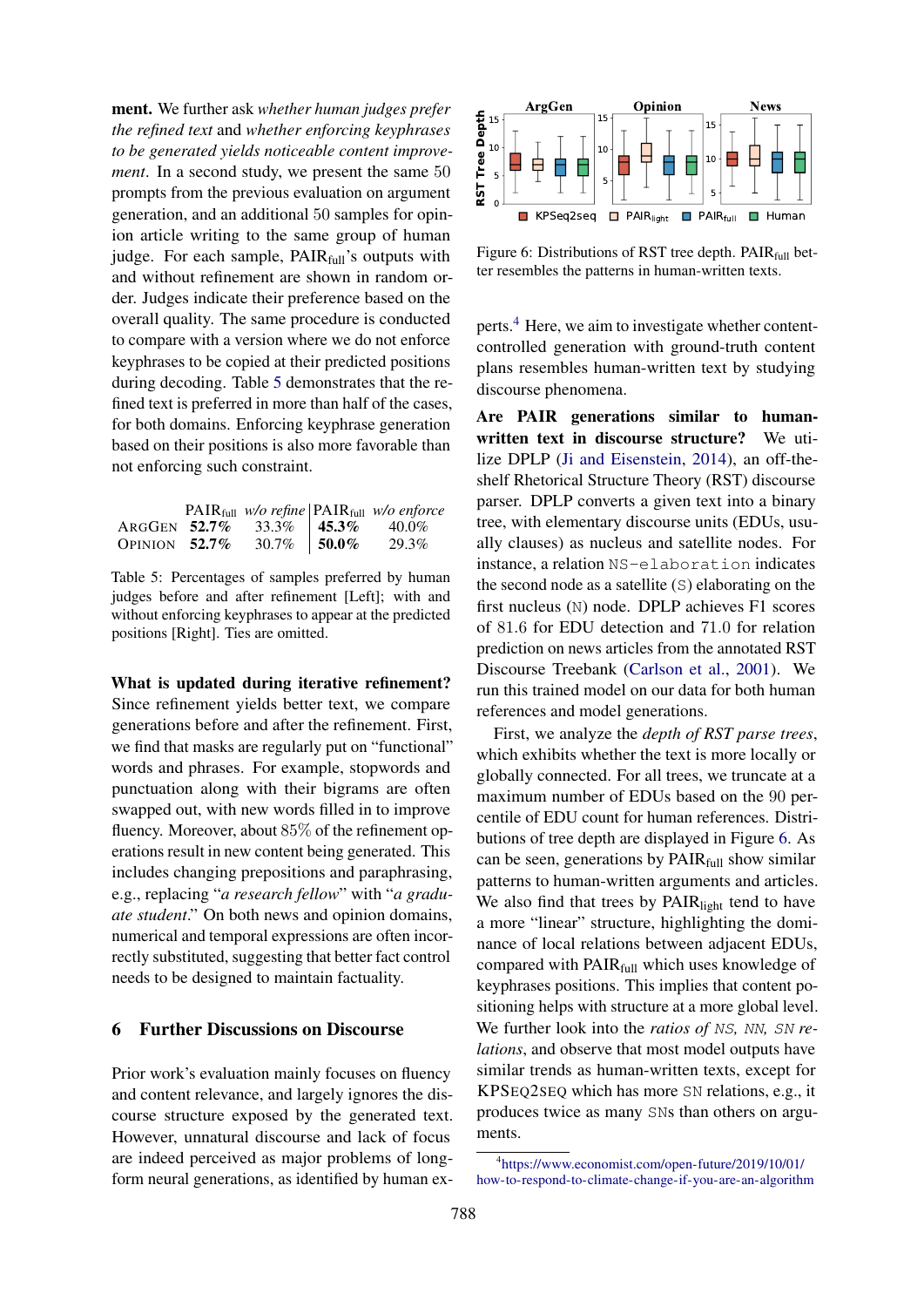<span id="page-8-2"></span>

Figure 7: Discourse markers that are correctly and incorrectly (shaded) generated by PAIR<sub>full</sub>, compared to aligned sentences in human references. Discourse markers are grouped (from left to right) into senses of CONTINGENCY (higher marker generation accuracy observed), COMPARISON, and EXPANSION.  $y$ -axis: # of generated sentences with the corresponding marker.

 $\frac{N}{1000}$   $\frac{N}{1000}$   $\frac{N}{1000}$   $\frac{N}{1000}$   $\frac{N}{1000}$   $\frac{N}{1000}$   $\frac{N}{1000}$   $\frac{N}{1000}$   $\frac{N}{1000}$   $\frac{N}{1000}$   $\frac{N}{1000}$   $\frac{N}{1000}$   $\frac{N}{1000}$   $\frac{N}{1000}$  is isoccourse markers that are correctl Can PAIR correctly generate discourse markers? Since discourse markers are crucial for coherence [\(Grote and Stede,](#page-9-16) [1998;](#page-9-16) [Callaway,](#page-8-1) [2003\)](#page-8-1) and have received dedicated research efforts in rulebased systems [\(Reed et al.,](#page-11-15) [2018;](#page-11-15) [Balakrishnan](#page-8-0) [et al.,](#page-8-0) [2019\)](#page-8-0), we examine if  $\text{PAIR}_{\text{full}}$  can properly generate them. For each sample, we construct sentence pairs based on content word overlaps between system generation and human reference. We manually select a set of unambiguous discourse markers from Appendix A of the Penn Discourse Treebank manual [\(Prasad et al.,](#page-11-16) [2008\)](#page-11-16). When a marker is present in the first three words in a reference sentence, we check if the corresponding system output does the same.

Figure [7](#page-8-2) displays the numbers of generated sentences with markers produced as the same in human references (correct) or not (wrong). The markers are grouped into three senses: CONTINGENCY, COMPARISON, and EXPANSION. The charts indicates that  $\text{PAIR}_{\text{full}}$  does better at reproducing markers for CONTINGENCY, followed by COMPARISON and EXPANSION. Manual inspections show that certain missed cases are in fact plausible replacements, such as using at the same time for in addition, or also for further, while in other cases the markers tend to be omitted. Overall, we believe that content control alone is still insufficient to capture discourse relations, motivating future work on discourse planning.

#### 7 Ethics Statement

We recognize that the proposed system can generate fabricated and inaccurate information due to the systematic biases introduced during model pretraining based on web corpora. We urge the users to cautiously examine the ethical implications of

the generated output in real world applications.

# 8 Conclusion

We present a novel content-controlled generation framework that adds content planning to large pretrained Transformers without modifying model architecture. A BERT-based planning model is first designed to assign and position keyphrases into different sentences. We then investigate an iterative refinement algorithm that works with the sequenceto-sequence models to improve generation quality with flexible editing. Both automatic evaluation and human judgments show that our model with planning and refinement enhances the relevance and coherence of the generated content.

#### Acknowledgements

This research is supported in part by National Science Foundation through Grant IIS-1813341 and Nvidia GPU gifts. We thank three anonymous reviewers for their constructive suggestions on many aspects of this work.

# References

- <span id="page-8-0"></span>Anusha Balakrishnan, Jinfeng Rao, Kartikeya Upasani, Michael White, and Rajen Subba. 2019. [Con](https://doi.org/10.18653/v1/P19-1080)[strained decoding for neural NLG from composi](https://doi.org/10.18653/v1/P19-1080)[tional representations in task-oriented dialogue.](https://doi.org/10.18653/v1/P19-1080) In *Proceedings of the 57th Annual Meeting of the Association for Computational Linguistics*, pages 831– 844, Florence, Italy. Association for Computational Linguistics.
- <span id="page-8-1"></span>Charles B. Callaway. 2003. [Integrating discourse mark](https://doi.org/10.3115/1075096.1075130)[ers into a pipelined natural language generation ar](https://doi.org/10.3115/1075096.1075130)[chitecture.](https://doi.org/10.3115/1075096.1075130) In *Proceedings of the 41st Annual Meeting of the Association for Computational Linguistics*, pages 264–271, Sapporo, Japan. Association for Computational Linguistics.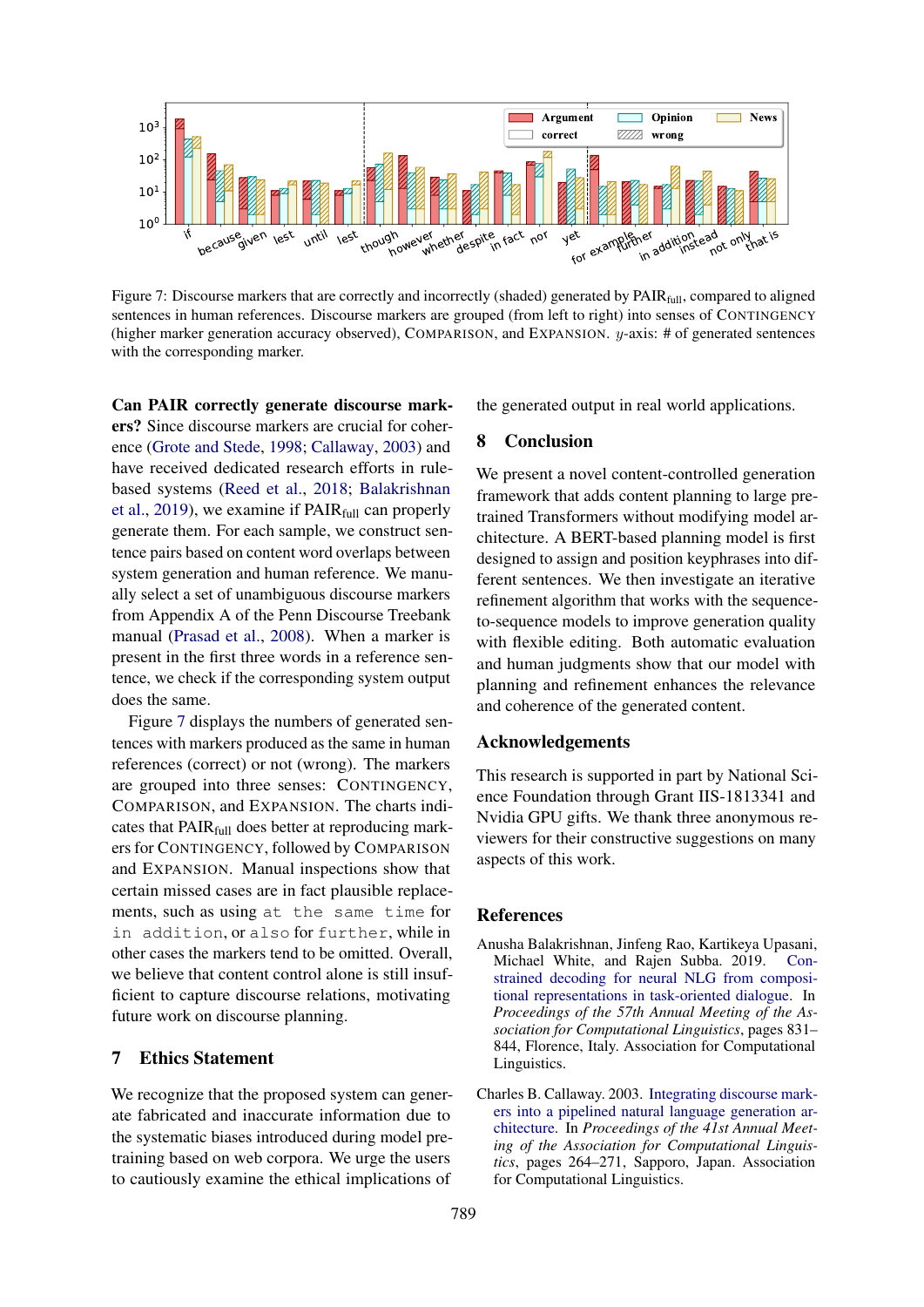- <span id="page-9-15"></span>Lynn Carlson, Daniel Marcu, and Mary Ellen Okurovsky. 2001. [Building a discourse-tagged cor](https://www.aclweb.org/anthology/W01-1605)[pus in the framework of Rhetorical Structure Theory.](https://www.aclweb.org/anthology/W01-1605) In *Proceedings of the Second SIGdial Workshop on Discourse and Dialogue*.
- <span id="page-9-4"></span>Mingda Chen, Qingming Tang, Sam Wiseman, and Kevin Gimpel. 2019. [A multi-task approach for dis](https://doi.org/10.18653/v1/N19-1254)[entangling syntax and semantics in sentence repre](https://doi.org/10.18653/v1/N19-1254)[sentations.](https://doi.org/10.18653/v1/N19-1254) In *Proceedings of the 2019 Conference of the North American Chapter of the Association for Computational Linguistics: Human Language Technologies, Volume 1 (Long and Short Papers)*, pages 2453–2464, Minneapolis, Minnesota. Association for Computational Linguistics.
- <span id="page-9-7"></span>Sumanth Dathathri, Andrea Madotto, Janice Lan, Jane Hung, Eric Frank, Piero Molino, Jason Yosinski, and Rosanne Liu. 2020. [Plug and play language mod](https://openreview.net/forum?id=H1edEyBKDS)[els: A simple approach to controlled text generation.](https://openreview.net/forum?id=H1edEyBKDS) In *International Conference on Learning Representations*.
- <span id="page-9-0"></span>Jacob Devlin, Ming-Wei Chang, Kenton Lee, and Kristina Toutanova. 2019. [BERT: Pre-training of](https://doi.org/10.18653/v1/N19-1423) [deep bidirectional transformers for language under](https://doi.org/10.18653/v1/N19-1423)[standing.](https://doi.org/10.18653/v1/N19-1423) In *Proceedings of the 2019 Conference of the North American Chapter of the Association for Computational Linguistics: Human Language Technologies, Volume 1 (Long and Short Papers)*, pages 4171–4186, Minneapolis, Minnesota. Association for Computational Linguistics.
- <span id="page-9-10"></span>Li Dong, Nan Yang, Wenhui Wang, Furu Wei, Xiaodong Liu, Yu Wang, Jianfeng Gao, Ming Zhou, and Hsiao-Wuen Hon. 2019. Unified language model pre-training for natural language understanding and generation. In *Advances in Neural Information Processing Systems*, pages 13042–13054.
- <span id="page-9-1"></span>Pablo A. Duboue and Kathleen R. McKeown. 2001. [Empirically estimating order constraints for content](https://doi.org/10.3115/1073012.1073035) [planning in generation.](https://doi.org/10.3115/1073012.1073035) In *Proceedings of the 39th Annual Meeting of the Association for Computational Linguistics*, pages 172–179, Toulouse, France. Association for Computational Linguistics.
- <span id="page-9-2"></span>Ondřej Dušek and Filip Jurčíček. 2016. [Sequence-to](https://doi.org/10.18653/v1/P16-2008)[sequence generation for spoken dialogue via deep](https://doi.org/10.18653/v1/P16-2008) [syntax trees and strings.](https://doi.org/10.18653/v1/P16-2008) In *Proceedings of the 54th Annual Meeting of the Association for Computational Linguistics (Volume 2: Short Papers)*, pages 45–51, Berlin, Germany. Association for Computational Linguistics.
- <span id="page-9-17"></span>WA Falcon. 2019. Pytorch lightning. *GitHub. Note: https://github. com/williamFalcon/pytorch-lightning Cited by*, 3.
- <span id="page-9-5"></span>Angela Fan, David Grangier, and Michael Auli. 2018. [Controllable abstractive summarization.](https://doi.org/10.18653/v1/W18-2706) In *Proceedings of the 2nd Workshop on Neural Machine Translation and Generation*, pages 45–54, Melbourne, Australia. Association for Computational Linguistics.
- <span id="page-9-8"></span>Markus Freitag, Isaac Caswell, and Scott Roy. 2019. [APE at scale and its implications on MT evaluation](https://doi.org/10.18653/v1/W19-5204) [biases.](https://doi.org/10.18653/v1/W19-5204) In *Proceedings of the Fourth Conference on Machine Translation (Volume 1: Research Papers)*, pages 34–44, Florence, Italy. Association for Computational Linguistics.
- <span id="page-9-9"></span>Marjan Ghazvininejad, Omer Levy, Yinhan Liu, and Luke Zettlemoyer. 2019. [Mask-predict: Parallel de](https://doi.org/10.18653/v1/D19-1633)[coding of conditional masked language models.](https://doi.org/10.18653/v1/D19-1633) In *Proceedings of the 2019 Conference on Empirical Methods in Natural Language Processing and the 9th International Joint Conference on Natural Language Processing (EMNLP-IJCNLP)*, pages 6112– 6121, Hong Kong, China. Association for Computational Linguistics.
- <span id="page-9-3"></span>Tanya Goyal and Greg Durrett. 2020. [Neural syntactic](https://doi.org/10.18653/v1/2020.acl-main.22) [preordering for controlled paraphrase generation.](https://doi.org/10.18653/v1/2020.acl-main.22) In *Proceedings of the 58th Annual Meeting of the Association for Computational Linguistics*, pages 238– 252, Online. Association for Computational Linguistics.
- <span id="page-9-16"></span>Brigitte Grote and Manfred Stede. 1998. [Discourse](https://www.aclweb.org/anthology/W98-1414) [marker choice in sentence planning.](https://www.aclweb.org/anthology/W98-1414) In *Natural Language Generation*.
- <span id="page-9-11"></span>Chris Hokamp and Qun Liu. 2017. [Lexically con](https://doi.org/10.18653/v1/P17-1141)[strained decoding for sequence generation using grid](https://doi.org/10.18653/v1/P17-1141) [beam search.](https://doi.org/10.18653/v1/P17-1141) In *Proceedings of the 55th Annual Meeting of the Association for Computational Linguistics (Volume 1: Long Papers)*, pages 1535–1546, Vancouver, Canada. Association for Computational Linguistics.
- <span id="page-9-13"></span>Ari Holtzman, Jan Buys, Li Du, Maxwell Forbes, and Yejin Choi. 2019. The curious case of neural text degeneration. In *International Conference on Learning Representations*.
- <span id="page-9-12"></span>J. Edward Hu, Huda Khayrallah, Ryan Culkin, Patrick Xia, Tongfei Chen, Matt Post, and Benjamin Van Durme. 2019. [Improved lexically constrained](https://doi.org/10.18653/v1/N19-1090) [decoding for translation and monolingual rewriting.](https://doi.org/10.18653/v1/N19-1090) In *Proceedings of the 2019 Conference of the North American Chapter of the Association for Computational Linguistics: Human Language Technologies, Volume 1 (Long and Short Papers)*, pages 839–850, Minneapolis, Minnesota. Association for Computational Linguistics.
- <span id="page-9-6"></span>Zhiting Hu, Zichao Yang, Xiaodan Liang, Ruslan Salakhutdinov, and Eric P Xing. 2017. Toward controlled generation of text. In *Proceedings of the 34th International Conference on Machine Learning-Volume 70*, pages 1587–1596. JMLR. org.
- <span id="page-9-14"></span>Xinyu Hua, Zhe Hu, and Lu Wang. 2019. [Argument](https://doi.org/10.18653/v1/P19-1255) [generation with retrieval, planning, and realization.](https://doi.org/10.18653/v1/P19-1255) In *Proceedings of the 57th Annual Meeting of the Association for Computational Linguistics*, pages 2661–2672, Florence, Italy. Association for Computational Linguistics.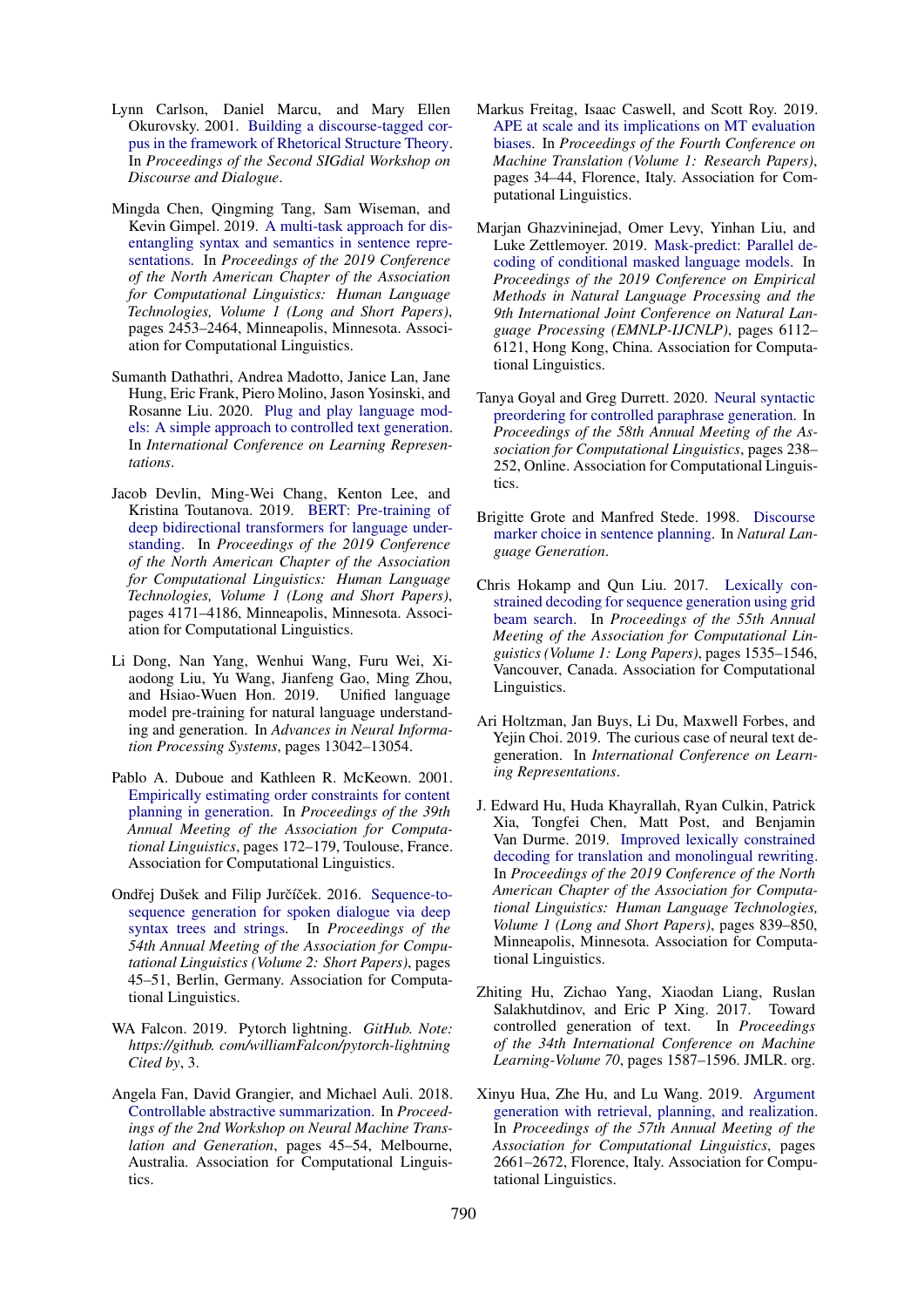- <span id="page-10-4"></span>Xinyu Hua and Lu Wang. 2019. [Sentence-level content](https://doi.org/10.18653/v1/D19-1055) [planning and style specification for neural text gen](https://doi.org/10.18653/v1/D19-1055)[eration.](https://doi.org/10.18653/v1/D19-1055) In *Proceedings of the 2019 Conference on Empirical Methods in Natural Language Processing and the 9th International Joint Conference on Natural Language Processing (EMNLP-IJCNLP)*, pages 591–602, Hong Kong, China. Association for Computational Linguistics.
- <span id="page-10-19"></span>Yangfeng Ji and Jacob Eisenstein. 2014. [Representa](https://doi.org/10.3115/v1/P14-1002)[tion learning for text-level discourse parsing.](https://doi.org/10.3115/v1/P14-1002) In *Proceedings of the 52nd Annual Meeting of the Association for Computational Linguistics (Volume 1: Long Papers)*, pages 13–24, Baltimore, Maryland. Association for Computational Linguistics.
- <span id="page-10-9"></span>Jungo Kasai, James Cross, Marjan Ghazvininejad, and Jiatao Gu. 2020. [Non-autoregressive machine trans](https://arxiv.org/abs/2001.05136)[lation with disentangled context transformer.](https://arxiv.org/abs/2001.05136) In *Proc. of ICML*.
- <span id="page-10-2"></span>Nitish Shirish Keskar, Bryan McCann, Lav R Varshney, Caiming Xiong, and Richard Socher. 2019. Ctrl: A conditional transformer language model for controllable generation. *arXiv preprint arXiv:1909.05858*.
- <span id="page-10-15"></span>Diederik P Kingma and Jimmy Ba. 2014. Adam: A method for stochastic optimization.
- <span id="page-10-18"></span>Alon Lavie and Abhaya Agarwal. 2007. [METEOR: An](https://www.aclweb.org/anthology/W07-0734) [automatic metric for MT evaluation with high levels](https://www.aclweb.org/anthology/W07-0734) [of correlation with human judgments.](https://www.aclweb.org/anthology/W07-0734) In *Proceedings of the Second Workshop on Statistical Machine Translation*, pages 228–231, Prague, Czech Republic. Association for Computational Linguistics.
- <span id="page-10-10"></span>Carolin Lawrence, Bhushan Kotnis, and Mathias Niepert. 2019. [Attending to future tokens for bidi](https://doi.org/10.18653/v1/D19-1001)[rectional sequence generation.](https://doi.org/10.18653/v1/D19-1001) In *Proceedings of the 2019 Conference on Empirical Methods in Natural Language Processing and the 9th International Joint Conference on Natural Language Processing (EMNLP-IJCNLP)*, pages 1–10, Hong Kong, China. Association for Computational Linguistics.
- <span id="page-10-7"></span>Jason Lee, Elman Mansimov, and Kyunghyun Cho. 2018. [Deterministic non-autoregressive neural se](https://doi.org/10.18653/v1/D18-1149)[quence modeling by iterative refinement.](https://doi.org/10.18653/v1/D18-1149) In *Proceedings of the 2018 Conference on Empirical Methods in Natural Language Processing*, pages 1173– 1182, Brussels, Belgium. Association for Computational Linguistics.
- <span id="page-10-1"></span>Mike Lewis, Yinhan Liu, Naman Goyal, Marjan Ghazvininejad, Abdelrahman Mohamed, Omer Levy, Veselin Stoyanov, and Luke Zettlemoyer. 2020. [BART: Denoising sequence-to-sequence pre](https://doi.org/10.18653/v1/2020.acl-main.703)[training for natural language generation, translation,](https://doi.org/10.18653/v1/2020.acl-main.703) [and comprehension.](https://doi.org/10.18653/v1/2020.acl-main.703) In *Proceedings of the 58th Annual Meeting of the Association for Computational Linguistics*, pages 7871–7880, Online. Association for Computational Linguistics.
- <span id="page-10-5"></span>Jiwei Li, Michel Galley, Chris Brockett, Jianfeng Gao, and Bill Dolan. 2016. [A diversity-promoting ob](https://doi.org/10.18653/v1/N16-1014)[jective function for neural conversation models.](https://doi.org/10.18653/v1/N16-1014) In

*Proceedings of the 2016 Conference of the North American Chapter of the Association for Computational Linguistics: Human Language Technologies*, pages 110–119, San Diego, California. Association for Computational Linguistics.

- <span id="page-10-17"></span>Chin-Yew Lin. 2004. [ROUGE: A package for auto](https://www.aclweb.org/anthology/W04-1013)[matic evaluation of summaries.](https://www.aclweb.org/anthology/W04-1013) In *Text Summarization Branches Out*, pages 74–81, Barcelona, Spain. Association for Computational Linguistics.
- <span id="page-10-12"></span>Chin-Yew Lin and Eduard Hovy. 2000. [The automated](http://aclweb.org/anthology/C00-1072) [acquisition of topic signatures for text summariza](http://aclweb.org/anthology/C00-1072)[tion.](http://aclweb.org/anthology/C00-1072) In *COLING 2000 Volume 1: The 18th International Conference on Computational Linguistics*.
- <span id="page-10-0"></span>Yinhan Liu, Myle Ott, Naman Goyal, Jingfei Du, Mandar Joshi, Danqi Chen, Omer Levy, Mike Lewis, Luke Zettlemoyer, and Veselin Stoyanov. 2019. Roberta: A robustly optimized bert pretraining approach. *arXiv preprint arXiv:1907.11692*.
- <span id="page-10-6"></span>Fuli Luo, Damai Dai, Pengcheng Yang, Tianyu Liu, Baobao Chang, Zhifang Sui, and Xu Sun. 2019. [Learning to control the fine-grained sentiment for](https://doi.org/10.18653/v1/P19-1603) [story ending generation.](https://doi.org/10.18653/v1/P19-1603) In *Proceedings of the 57th Annual Meeting of the Association for Computational Linguistics*, pages 6020–6026, Florence, Italy. Association for Computational Linguistics.
- <span id="page-10-8"></span>Elman Mansimov, Alex Wang, Sean Welleck, and Kyunghyun Cho. 2019. A generalized framework of sequence generation with application to undirected sequence models. *arXiv preprint arXiv:1905.12790*.
- <span id="page-10-13"></span>George A. Miller. 1994. [WordNet: A lexical database](https://www.aclweb.org/anthology/H94-1111) [for English.](https://www.aclweb.org/anthology/H94-1111) In *Human Language Technology: Proceedings of a Workshop held at Plainsboro, New Jersey, March 8-11, 1994*.
- <span id="page-10-3"></span>Amit Moryossef, Yoav Goldberg, and Ido Dagan. 2019. [Step-by-step: Separating planning from realization](https://doi.org/10.18653/v1/N19-1236) [in neural data-to-text generation.](https://doi.org/10.18653/v1/N19-1236) In *Proceedings of the 2019 Conference of the North American Chapter of the Association for Computational Linguistics: Human Language Technologies, Volume 1 (Long and Short Papers)*, pages 2267–2277, Minneapolis, Minnesota. Association for Computational Linguistics.
- <span id="page-10-11"></span>Roman Novak, Michael Auli, and David Grangier. 2016. Iterative refinement for machine translation. *arXiv preprint arXiv:1610.06602*.
- <span id="page-10-16"></span>Kishore Papineni, Salim Roukos, Todd Ward, and Wei-Jing Zhu. 2002. [Bleu: a method for automatic eval](https://doi.org/10.3115/1073083.1073135)[uation of machine translation.](https://doi.org/10.3115/1073083.1073135) In *Proceedings of the 40th Annual Meeting of the Association for Computational Linguistics*, pages 311–318, Philadelphia, Pennsylvania, USA. Association for Computational Linguistics.
- <span id="page-10-14"></span>Adam Paszke, Sam Gross, Francisco Massa, Adam Lerer, James Bradbury, Gregory Chanan, Trevor Killeen, Zeming Lin, Natalia Gimelshein, Luca Antiga, et al. 2019. Pytorch: An imperative style,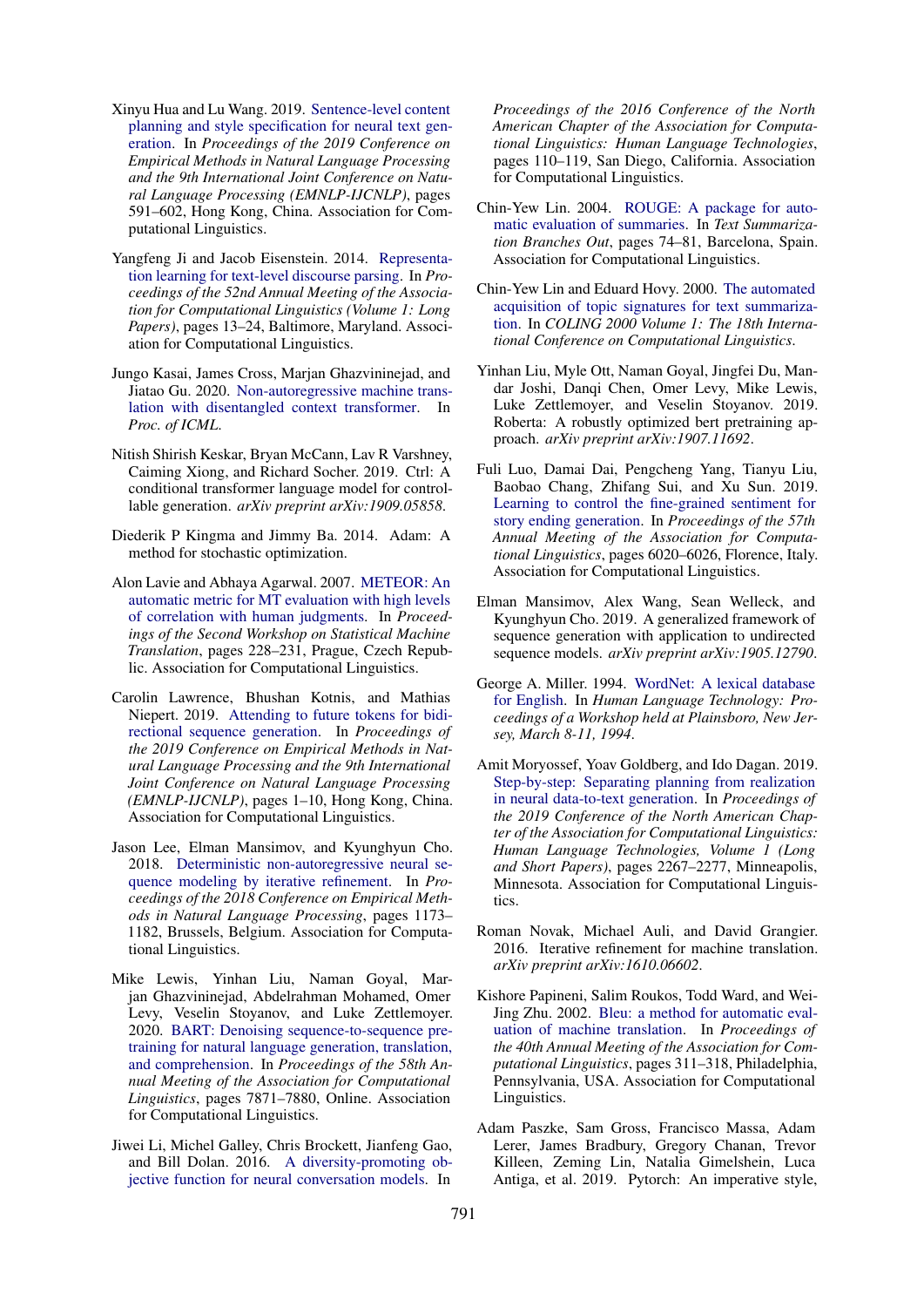high-performance deep learning library. In *Advances in Neural Information Processing Systems*, pages 8024–8035.

- <span id="page-11-12"></span>Matt Post and David Vilar. 2018. [Fast lexically con](https://doi.org/10.18653/v1/N18-1119)[strained decoding with dynamic beam allocation for](https://doi.org/10.18653/v1/N18-1119) [neural machine translation.](https://doi.org/10.18653/v1/N18-1119) In *Proceedings of the 2018 Conference of the North American Chapter of the Association for Computational Linguistics: Human Language Technologies, Volume 1 (Long Papers)*, pages 1314–1324, New Orleans, Louisiana. Association for Computational Linguistics.
- <span id="page-11-16"></span>Rashmi Prasad, Nikhil Dinesh, Alan Lee, Eleni Miltsakaki, Livio Robaldo, Aravind K Joshi, and Bonnie L Webber. 2008. The penn discourse treebank 2.0. In *LREC*. Citeseer.
- <span id="page-11-0"></span>Alec Radford, Jeffrey Wu, Rewon Child, David Luan, Dario Amodei, and Ilya Sutskever. 2019. Language models are unsupervised multitask learners. *OpenAI Blog*, 1(8):9.
- <span id="page-11-15"></span>Lena Reed, Shereen Oraby, and Marilyn Walker. 2018. [Can neural generators for dialogue learn sentence](https://doi.org/10.18653/v1/W18-6535) [planning and discourse structuring?](https://doi.org/10.18653/v1/W18-6535) In *Proceedings of the 11th International Conference on Natural Language Generation*, pages 284–295, Tilburg University, The Netherlands. Association for Computational Linguistics.
- <span id="page-11-4"></span>Anna Rohrbach, Lisa Anne Hendricks, Kaylee Burns, Trevor Darrell, and Kate Saenko. 2018. [Object hal](https://doi.org/10.18653/v1/D18-1437)[lucination in image captioning.](https://doi.org/10.18653/v1/D18-1437) In *Proceedings of the 2018 Conference on Empirical Methods in Natural Language Processing*, pages 4035–4045, Brussels, Belgium. Association for Computational Linguistics.
- <span id="page-11-2"></span>Evan Sandhaus. 2008. The new york times annotated corpus. *Linguistic Data Consortium, Philadelphia*, 6(12):e26752.
- <span id="page-11-9"></span>Abigail See, Stephen Roller, Douwe Kiela, and Jason Weston. 2019. [What makes a good conver](https://doi.org/10.18653/v1/N19-1170)[sation? how controllable attributes affect human](https://doi.org/10.18653/v1/N19-1170) [judgments.](https://doi.org/10.18653/v1/N19-1170) In *Proceedings of the 2019 Conference of the North American Chapter of the Association for Computational Linguistics: Human Language Technologies, Volume 1 (Long and Short Papers)*, pages 1702–1723, Minneapolis, Minnesota. Association for Computational Linguistics.
- <span id="page-11-13"></span>Rico Sennrich, Barry Haddow, and Alexandra Birch. 2016. [Neural machine translation of rare words](https://doi.org/10.18653/v1/P16-1162) [with subword units.](https://doi.org/10.18653/v1/P16-1162) In *Proceedings of the 54th Annual Meeting of the Association for Computational Linguistics (Volume 1: Long Papers)*, pages 1715– 1725, Berlin, Germany. Association for Computational Linguistics.
- <span id="page-11-1"></span>Amanda Stent, Rashmi Prasad, and Marilyn Walker. 2004. [Trainable sentence planning for complex in](https://doi.org/10.3115/1218955.1218966)[formation presentations in spoken dialog systems.](https://doi.org/10.3115/1218955.1218966) In *Proceedings of the 42nd Annual Meeting of*

*the Association for Computational Linguistics (ACL-04)*, pages 79–86, Barcelona, Spain.

- <span id="page-11-8"></span>Di Wang, Nebojsa Jojic, Chris Brockett, and Eric Nyberg. 2017. [Steering output style and topic in neu](https://doi.org/10.18653/v1/D17-1228)[ral response generation.](https://doi.org/10.18653/v1/D17-1228) In *Proceedings of the 2017 Conference on Empirical Methods in Natural Language Processing*, pages 2140–2150, Copenhagen, Denmark. Association for Computational Linguistics.
- <span id="page-11-7"></span>Tsung-Hsien Wen, Milica Gašić, Nikola Mrkšić, Pei-Hao Su, David Vandyke, and Steve Young. 2015. [Semantically conditioned LSTM-based natural lan](https://doi.org/10.18653/v1/D15-1199)[guage generation for spoken dialogue systems.](https://doi.org/10.18653/v1/D15-1199) In *Proceedings of the 2015 Conference on Empirical Methods in Natural Language Processing*, pages 1711–1721, Lisbon, Portugal. Association for Computational Linguistics.
- <span id="page-11-11"></span>Jason Weston, Emily Dinan, and Alexander Miller. 2018. [Retrieve and refine: Improved sequence gen](https://doi.org/10.18653/v1/W18-5713)[eration models for dialogue.](https://doi.org/10.18653/v1/W18-5713) In *Proceedings of the 2018 EMNLP Workshop SCAI: The 2nd International Workshop on Search-Oriented Conversational AI*, pages 87–92, Brussels, Belgium. Association for Computational Linguistics.
- <span id="page-11-3"></span>Sam Wiseman, Stuart Shieber, and Alexander Rush. 2017. [Challenges in data-to-document generation.](https://doi.org/10.18653/v1/D17-1239) In *Proceedings of the 2017 Conference on Empirical Methods in Natural Language Processing*, pages 2253–2263, Copenhagen, Denmark. Association for Computational Linguistics.
- <span id="page-11-6"></span>Sam Wiseman, Stuart Shieber, and Alexander Rush. 2018. [Learning neural templates for text genera](https://doi.org/10.18653/v1/D18-1356)[tion.](https://doi.org/10.18653/v1/D18-1356) In *Proceedings of the 2018 Conference on Empirical Methods in Natural Language Processing*, pages 3174–3187, Brussels, Belgium. Association for Computational Linguistics.
- <span id="page-11-17"></span>Thomas Wolf, Lysandre Debut, Victor Sanh, Julien Chaumond, Clement Delangue, Anthony Moi, Pierric Cistac, Tim Rault, R'emi Louf, Morgan Funtowicz, and Jamie Brew. 2019. Huggingface's transformers: State-of-the-art natural language processing. *ArXiv*, abs/1910.03771.
- <span id="page-11-14"></span>Yonghui Wu, Mike Schuster, Zhifeng Chen, Quoc V Le, Mohammad Norouzi, Wolfgang Macherey, Maxim Krikun, Yuan Cao, Qin Gao, Klaus Macherey, et al. 2016. Google's neural machine translation system: Bridging the gap between human and machine translation. *arXiv preprint arXiv:1609.08144*.
- <span id="page-11-10"></span>Yingce Xia, Fei Tian, Lijun Wu, Jianxin Lin, Tao Qin, Nenghai Yu, and Tie-Yan Liu. 2017. Deliberation networks: Sequence generation beyond one-pass decoding. In *Advances in Neural Information Processing Systems*, pages 1784–1794.
- <span id="page-11-5"></span>Jiacheng Xu, Zhe Gan, Yu Cheng, and Jingjing Liu. 2020. [Discourse-aware neural extractive text sum](https://doi.org/10.18653/v1/2020.acl-main.451)[marization.](https://doi.org/10.18653/v1/2020.acl-main.451) In *Proceedings of the 58th Annual Meeting of the Association for Computational Linguistics*,